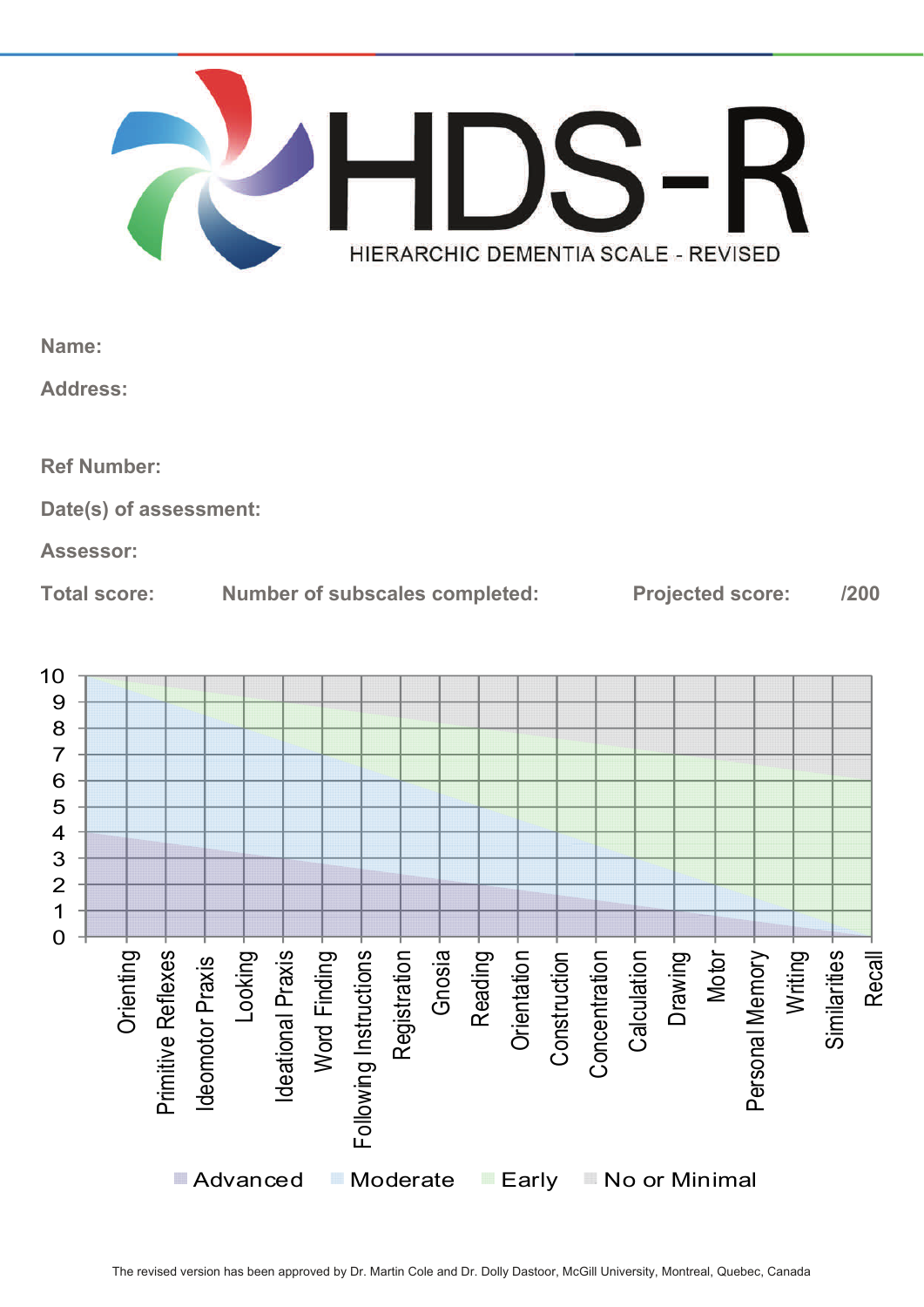#### **PERCEPTION**

#### **Orienting**

| 10 No impairment              |  |
|-------------------------------|--|
| 8 Shakes hands                |  |
| 6 Reacts to auditory stimulus |  |
| 4 Reacts to visual stimulus   |  |
| 2 Reacts to tactile stimulus  |  |
| No response                   |  |
|                               |  |

#### **Looking**

| LUUNIIU        |                            |  |
|----------------|----------------------------|--|
|                | 10   Finds images          |  |
|                | 8 Searches for images      |  |
| 6 <sup>1</sup> | Grasps contents of picture |  |
|                | 4 Scans picture            |  |
|                | 2   Looks at picture       |  |
|                | No response                |  |

| 10             | Superimposed words    |  |
|----------------|-----------------------|--|
| 9              | Superimposed images   |  |
| 8              | Digital gnosia        |  |
| 7              | Right-left - assessor |  |
| 6              | Right-left – self     |  |
| 5              | Body parts – assessor |  |
| 4              | Body parts - self     |  |
| 3              | Touch 5cm             |  |
| $\overline{2}$ | Touch 5-15cm          |  |
| 1              | Response to touch     |  |
| 0              | No response           |  |

## **ORIENTATION, ATTENTION & MEMORY**

## **Concentration**

| 10             | Serial 7's (93, 86, 79, 72, 65, 58)                |  |
|----------------|----------------------------------------------------|--|
| 9              | Serial 3's (30, 27, 24, 21, 18, 15,<br>12, 9, 6, 3 |  |
| 8              | Months of the year backwards                       |  |
| 7              | Days of the week backwards                         |  |
| 6              | Count down 93-85                                   |  |
| 5              | Count down 10-1                                    |  |
| 4              | Months of the year forwards                        |  |
| 3              | Days of the week forwards                          |  |
| $\overline{2}$ | <b>Count 1-10</b>                                  |  |
| 1              | Actual counting (10)                               |  |
| 0              | Incorrect or no response                           |  |
|                |                                                    |  |

# Wait five miutes between

|   | <u>VVAILIIVE IIIIULES DELWEEIT</u><br>registration and recall | <b>Recall</b> |  |
|---|---------------------------------------------------------------|---------------|--|
|   | 10 All five items                                             |               |  |
|   | 8 Any four                                                    |               |  |
|   | 6 Any three                                                   |               |  |
| 4 | Any two                                                       |               |  |
|   | 2 One item                                                    |               |  |
|   | No items                                                      |               |  |
|   |                                                               |               |  |

|   | <b>Personal Memory</b>   |  |
|---|--------------------------|--|
|   | 10 Current finances      |  |
| 8 | <b>Current family</b>    |  |
|   | 6 Early adulthood        |  |
| 4 | Childhood                |  |
|   | 2 Place of birth         |  |
| 0 | Incorrect or no response |  |

| <b>Registration</b> |                |  |
|---------------------|----------------|--|
|                     | 10 Five items  |  |
|                     | 8   Four items |  |
|                     | 6 Three items  |  |
|                     | 4 Two items    |  |
|                     | 2 One item     |  |
|                     | No items       |  |

|     | <b>Orientation</b>       |  |
|-----|--------------------------|--|
| 10  | Date (within 2 days)     |  |
| 8   | Month                    |  |
| 6 I | Year of birth            |  |
| 4   | Morning or afternoon     |  |
|     | 2 First name             |  |
|     | Incorrect or no response |  |

**Gnosia** 

The revised version has been approved by Dr. Martin Cole and Dr. Dolly Dastoor, McGill University, Montreal, Quebec, Canada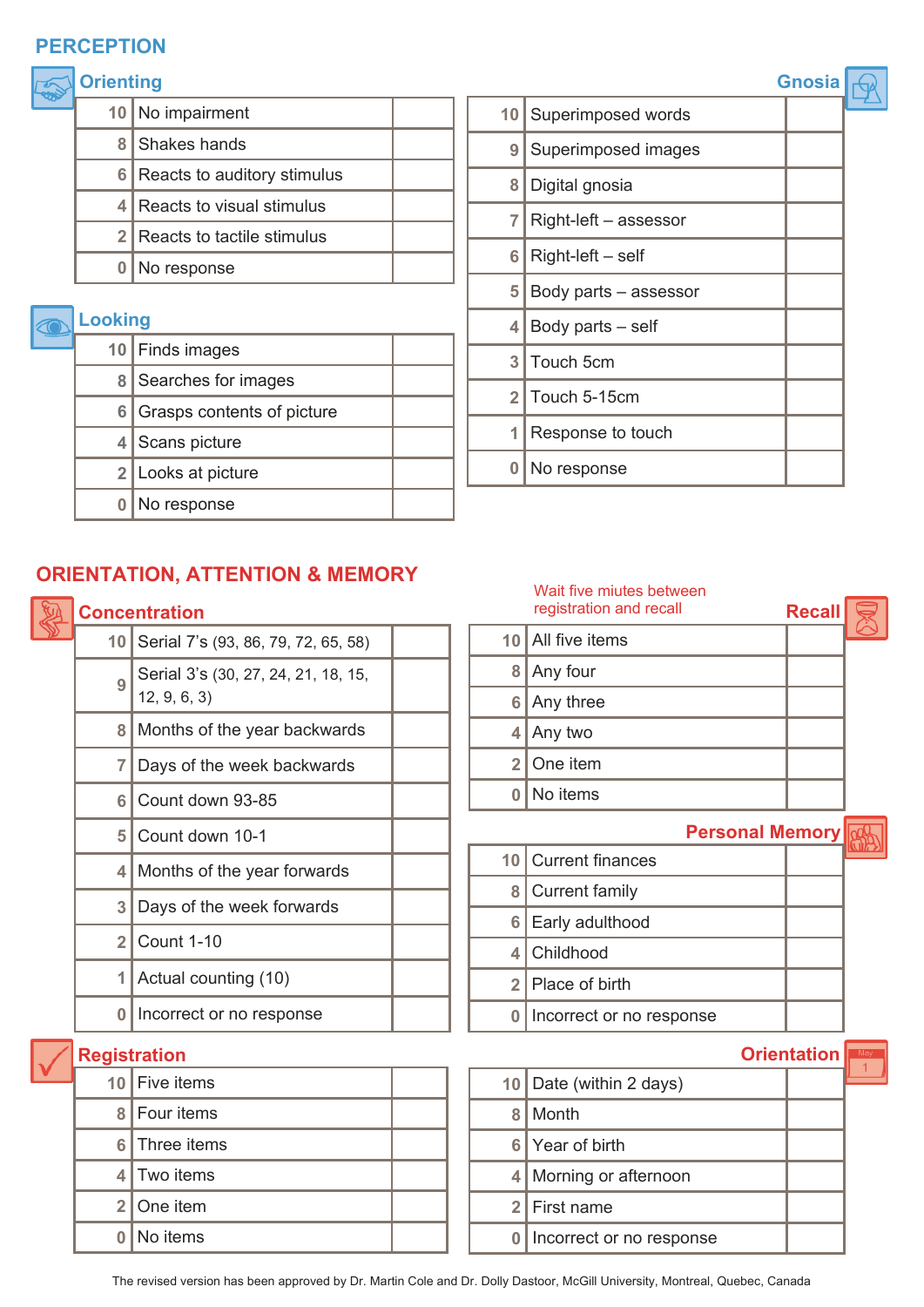#### **CALCULATION**

#### **Calculation**

|   | $10$ 43 - 17 (= 26)      |
|---|--------------------------|
| 9 | $ 56 + 19 (= 75)$        |
| 8 | $39 - 14 (= 25)$         |
|   | $7 21 + 11 (= 32)$       |
| 6 | $15 - 6 (= 9)$           |
| 5 | $18 + 9 (= 27)$          |
| 4 | $ 9 - 4 (=5)$            |
| 3 | $8 + 7 (= 15)$           |
|   | $2 2-1 (= 1)$            |
| 1 | $3 + 1 (= 4)$            |
| 0 | Incorrect or no response |
|   |                          |

|                | <b>Following Instructions</b> |                |
|----------------|-------------------------------|----------------|
| 5              | Close eyes, touch left ear    |                |
| 4              | Clap hands three times        |                |
| 3              | Touch your right eye          |                |
| $\overline{2}$ | Touch your nose               | Verba          |
| 1              | Open mouth                    |                |
| 0              | No response                   |                |
|                |                               |                |
| 5              | Close eyes, touch left ear    |                |
| 4              | Clap hands three times        |                |
| 3              | Touch your right eye          | <b>Vritter</b> |
| $\overline{2}$ | Touch your nose               |                |
| 1              | Open mouth                    |                |
|                | No response                   |                |
|                |                               |                |

| <b>Writing</b> |                            |
|----------------|----------------------------|
| 5              | Flowing style              |
| 4              | Loss of flow               |
| 3              | Letters misshapen          |
| 2              | Repetition or substitution |
| 1              | Scribble                   |
| 0              | No response                |
| 5              | No error                   |
| 4              | Word substitution          |
| 3              | Missing preposition        |
| $\overline{2}$ | Missing verb or noun       |
| 1              | Missing two or more words  |
|                | No response                |

|   | 10 Paragraph                        |  |
|---|-------------------------------------|--|
|   | 8   Paragraph with 4 errors or less |  |
|   | 6 Sentence                          |  |
| 4 | Word                                |  |
|   | $2$ Letter                          |  |
| 0 | Incorrect or no response            |  |
|   |                                     |  |

# No errors Anomia – parts Anomia – objects Use of parts Use of objects Semantic error – parts Semantic error – objects Phonemic error - parts Phonemic error - objects Deformed words / jargon No response **Word Finding**

Content

Form

|              | <b>Similarities</b>          |  |  |  |  |  |  |
|--------------|------------------------------|--|--|--|--|--|--|
|              | 10   Aeroplane $-$ bicycle   |  |  |  |  |  |  |
|              | Gun - knife                  |  |  |  |  |  |  |
| 6            | $ Cat - pig$                 |  |  |  |  |  |  |
|              | 4   Pants/trousers $-$ dress |  |  |  |  |  |  |
| $\mathbf{2}$ | Orange - banana              |  |  |  |  |  |  |
| 0            | Incorrect or no response     |  |  |  |  |  |  |

#### **LANGUAGE**

**Reading**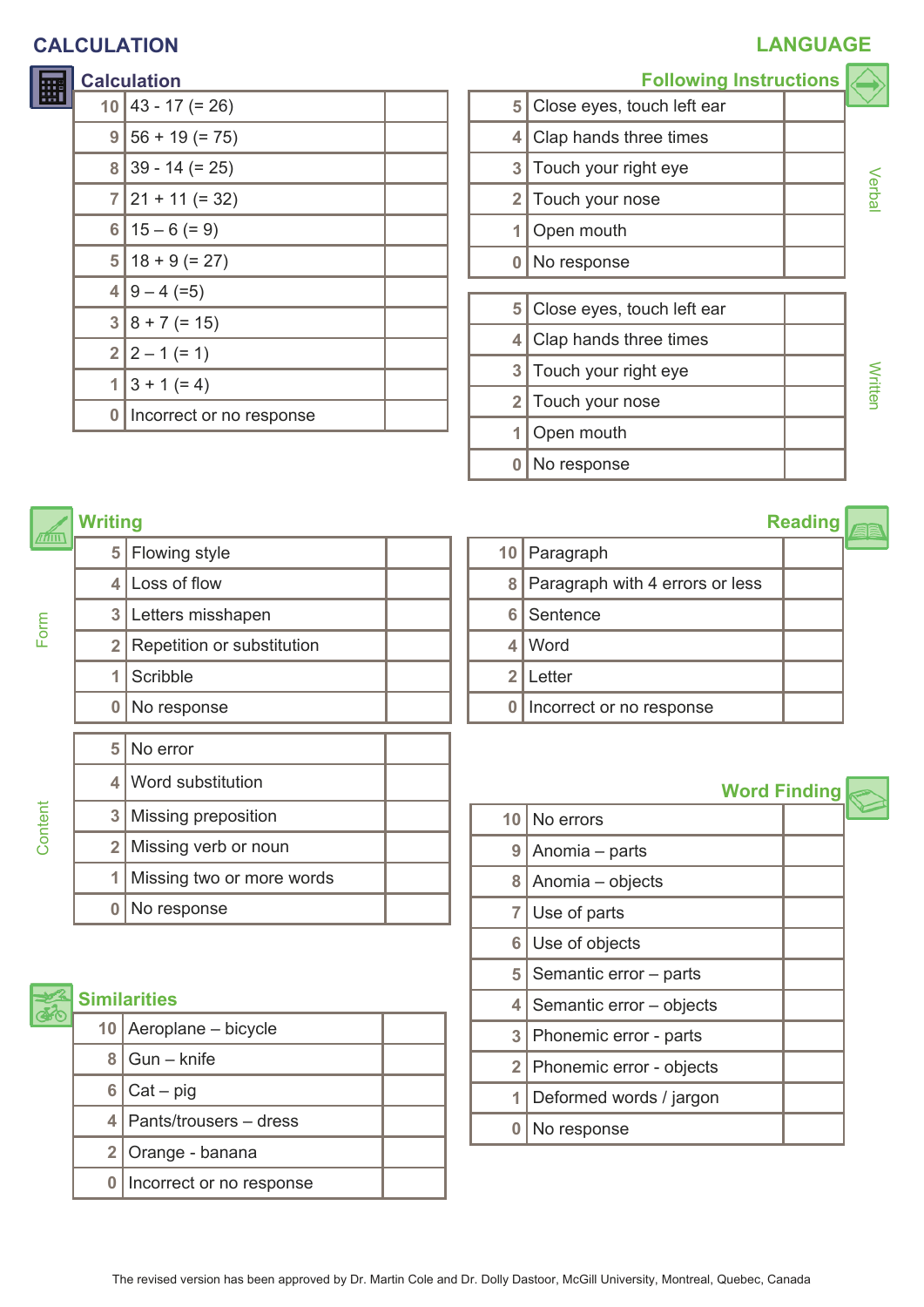#### **PRAXIS**

| 10             | Reversed hands           |  |  |
|----------------|--------------------------|--|--|
| 9              | Double rings             |  |  |
| 8              | Double fingers           |  |  |
| $\overline{7}$ | Opposed hands            |  |  |
| 6              | Single ring              |  |  |
| 5              | Single finger            |  |  |
| 4              | Clap hands               |  |  |
| 3              | Wave                     |  |  |
| $\overline{2}$ | Raise hands              |  |  |
| 1              | Open mouth               |  |  |
| 0              | Incorrect or no response |  |  |
|                |                          |  |  |

# **SPATIAL ABILITIES**

| <b>Drawing</b> |                                    |  |
|----------------|------------------------------------|--|
| 10             | Cube                               |  |
| 9              | Cube (difficulty with perspective) |  |
| 8              | Two rectangles                     |  |
| 7              | Circle and square                  |  |
| 6              | Rectangle                          |  |
| 5              | Square                             |  |
| 4              | Circle inside circle               |  |
| 3              | Circle                             |  |
| $\overline{2}$ | Line                               |  |
| 1              | Scribble                           |  |
| 0              | No response                        |  |

## **MOVEMENT**

| <b>Motor</b> |                                   |  |
|--------------|-----------------------------------|--|
| 10           | No impairment                     |  |
| 9            | Increased muscle tone-repeated    |  |
| 8            | Increased muscle tone – initial   |  |
| 7            | Loss of rhythm                    |  |
| 6            | Loss of associated movements      |  |
| 5            | Contracture of legs               |  |
| 4            | Kyphosis                          |  |
| 3            | Vertical restriction eye movement |  |
| 2            | Non-ambulatory                    |  |
| 1            | Lateral restriction eye movement  |  |
| 0            | Incorrect or no response          |  |

|    | <b>Ideomotor Praxis</b>  |                | <b>Ideational Praxis</b>  |
|----|--------------------------|----------------|---------------------------|
| 10 | Reversed hands           | 10             | Imaginary toothbrush and  |
| 9  | Double rings             |                | toothpaste                |
| 8  | Double fingers           | 9              | Imaginary jar and lid     |
|    | Opposed hands            | 8              | Imaginary scissors        |
|    |                          |                | Imaginary comb            |
| 6  | Single ring              | 6              | Toothbrush and toothpaste |
| 5  | Single finger            |                |                           |
| 4  | Clap hands               | 5              | Jar and lid               |
| 3  | Wave                     | 4              | <b>Scissors</b>           |
|    |                          | 3              | Comb                      |
| 2  | Raise hands              |                |                           |
|    | Open mouth               | 2 <sub>1</sub> | Put on spectacles         |
| 0  | Incorrect or no response |                | Open door                 |
|    |                          |                | Incorrect or no response  |

# **Construction** ¶₩ 10 | Four blocks diagonal Four blocks square Two blocks diagonal Two blocks square Match circle Incorrect or no response

| <b>Primitive Reflexes</b> |  |  |  |  |  |  |  |  |
|---------------------------|--|--|--|--|--|--|--|--|
| 10<br>∣None               |  |  |  |  |  |  |  |  |
| 8   Palmar grasp reflex   |  |  |  |  |  |  |  |  |
| 6 Snout reflex            |  |  |  |  |  |  |  |  |
| 4 Visual rooting reflex   |  |  |  |  |  |  |  |  |
| 2 Tactile rooting reflex  |  |  |  |  |  |  |  |  |

The revised version has been approved by Dr. Martin Cole and Dr. Dolly Dastoor, McGill University, Montreal, Quebec, Canada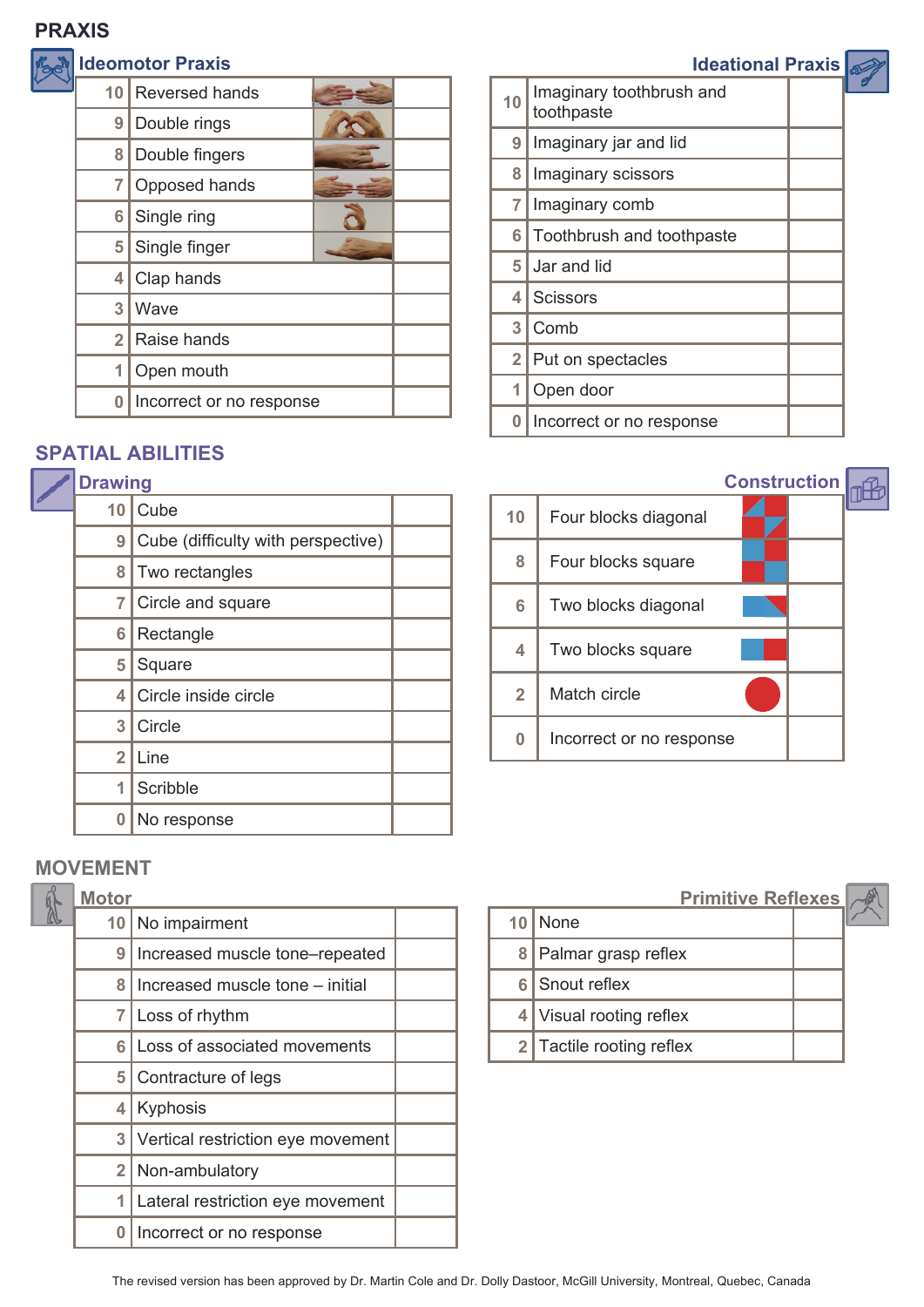# **HDS-R SCORE SUMMARY**

#### **Name: Date(s) of assessment:**

| <b>Subscale</b>               |                        | <b>Score</b> | <b>Comments</b>                            |  |  |  |  |
|-------------------------------|------------------------|--------------|--------------------------------------------|--|--|--|--|
| <b>Orienting</b>              |                        |              |                                            |  |  |  |  |
| Gnosia                        |                        |              |                                            |  |  |  |  |
| Looking                       |                        |              |                                            |  |  |  |  |
| Concentration                 |                        |              |                                            |  |  |  |  |
| Registration                  |                        |              |                                            |  |  |  |  |
| <b>Recall</b>                 |                        |              |                                            |  |  |  |  |
| <b>Personal Memory</b>        |                        |              |                                            |  |  |  |  |
| <b>Orientation</b>            |                        |              |                                            |  |  |  |  |
| Calculation                   |                        |              |                                            |  |  |  |  |
| <b>Following Instructions</b> | Verbal                 |              |                                            |  |  |  |  |
|                               | Written                |              |                                            |  |  |  |  |
| Writing                       | Form                   |              |                                            |  |  |  |  |
|                               | Content                |              |                                            |  |  |  |  |
| <b>Word Retrieval</b>         |                        |              |                                            |  |  |  |  |
| Reading                       |                        |              |                                            |  |  |  |  |
| <b>Similarities</b>           |                        |              |                                            |  |  |  |  |
| <b>Ideomotor Praxis</b>       |                        |              |                                            |  |  |  |  |
| <b>Ideational Praxis</b>      |                        |              |                                            |  |  |  |  |
| <b>Drawing</b>                |                        |              |                                            |  |  |  |  |
| Construction                  |                        |              |                                            |  |  |  |  |
| <b>Primitive Reflexes</b>     |                        |              |                                            |  |  |  |  |
| Motor                         |                        |              |                                            |  |  |  |  |
|                               | <b>TOTAL</b>           |              | Number of subscales completed              |  |  |  |  |
|                               | <b>PROJECTED TOTAL</b> |              | (If not all subscales have been completed) |  |  |  |  |

Projected total score = Sum of subscale scores completed x 20 Number of subscales completed

The revised version has been approved by Dr. Martin Cole and Dr. Dolly Dastoor, McGill University, Montreal, Quebec, Canada